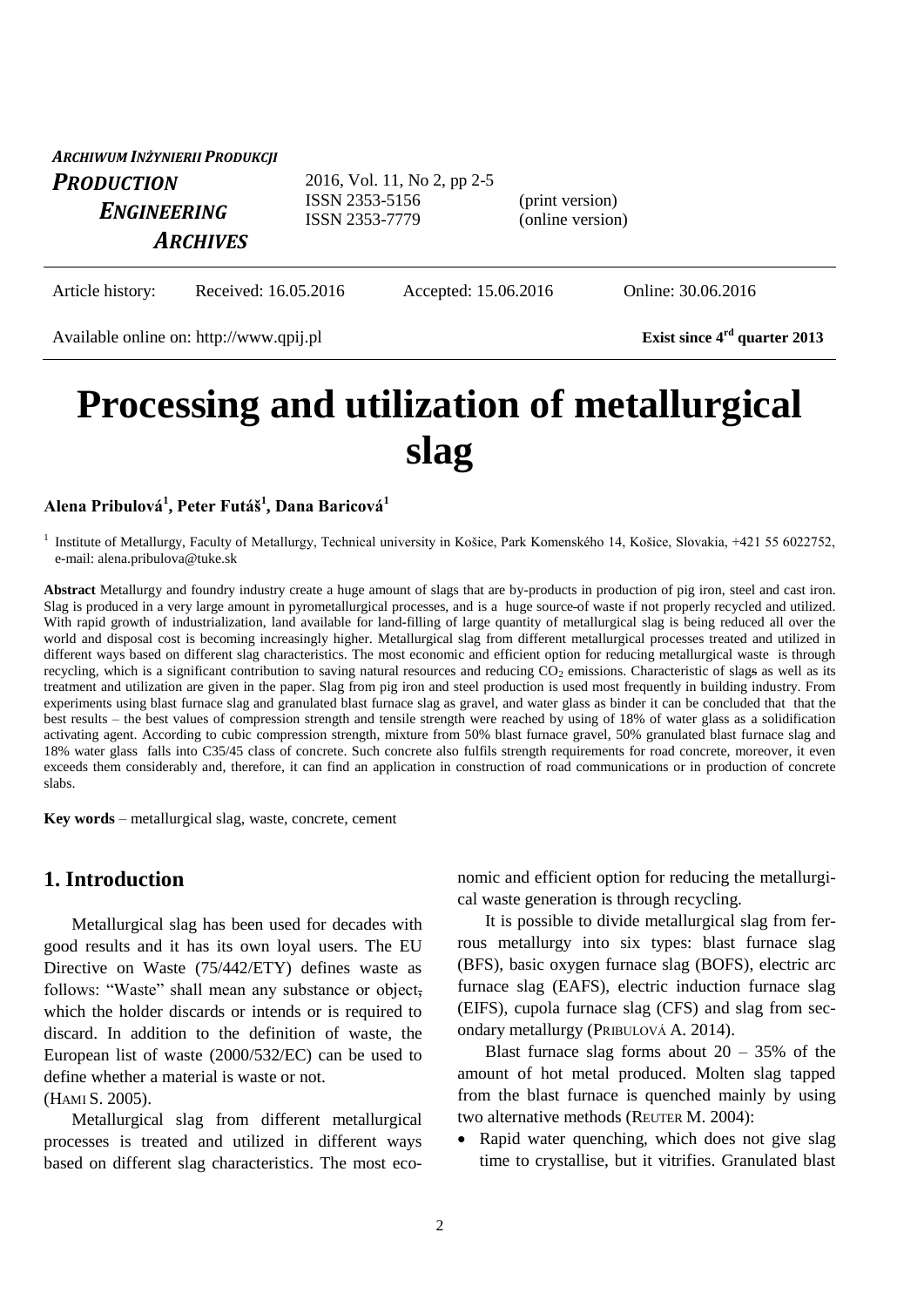furnace slag can also be used in earth and road construction.

• Slow air quenching, in which slag crystallises and solidifies into thick layers. Air quenched slag is crushed and screened to products required by customers. Air quenched blast furnace slag products are mainly used for earth and road construction.

As compared to blast furnace slag, steelmaking slag shows a considerably higher content of iron, manganese, and magnesium (GANDHEVAR V.R. 2011 REX M. 2013) along with the lower silicon content i.e. higher CaO/ SiO2 ratio, and, finally, it contains almost no sulphur at all. Slag from EAF has more weight, higher hardness and density, it is less porous and highly resistant to polishing and wear and as such is suitable for road building (LEWIS D.W. 1982, MOTZ H. 2001).

Electric arc furnace (EAF) slag can be used as an inexpensive absorbing agent (RASTOVČAN-MIOČ A. 2006).

The largest amount of steel slag is used in construction industry. However, its usage in case of more demanding applications is only possible after free lime stabilization. In such a case slag can be used as support slag gravel in road-building or a fine gravel aggregate in asphalt surface (MERKE T. 2007). This material is suitable for use as protection of river banks from erosion, as stabilization of profiles of water courses, or as a material for bank dike construction (KUJALA K. 2005) .Very interesting usage options are desribed in literature references (TAKAHASHI T. 2002) where steel slag was utilized in production of the so-called sea blocks used in artificial cliff building.

## **2. Utilization of blast furnace slag for concrete production**

Concrete is a composite material composed mainly of water, aggregate, and cement. Additives and reinforcements are usually included to achieve the desired physical properties of the finished material. When these ingredients are mixed together, they form a fluid mass that is easily molded into shape. Over time, the cement forms a hard matrix which binds the rest of the ingredients together into a durable stone – like material with many uses.

"Aggregate" consists of large chunks of material in a concrete mix, generally coarse gravel or crushed rocks such as limestone, or granite, along with finer materials such as sand. Concrete can be formulated with high compressive strength, but it always has lower tensile strength. For this reason, it is usually reinforced with materials that are strong. Fine and coarse aggregates make up the bulk of a concrete mixture. Sand, natural gravel, and crushed stone are used mainly for this purpose. Recycled aggregates (from construction, demolition, and excavation waste) are increasingly used as partial replacements of natural aggregates, while a number of manufactured aggregates, including air-cooled blast furnace slag and bottom ash are also permitted (BŐMER S., et all. 2007, YILDIRIM I.Z., PREZZI M. 2011).

#### **3. Methodology of research**

At the Institute of Metallurgy the blast furnace slag gravel was used for concrete production with cement and within it.

The blast furnace slag was used as a grave for cementless concrete. The proportion of ground granulated slag, which substituted cement was established experimentally and amounted to 50% of the mixture consisting of blast furnace gravel and ground granulated slag. By initial experiments 25% granulated slag was used which approximately corresponded to a proportion of cement in cement concrete mixtures, but prepared cementless mixtures had low value of strength, the amount of granulated blast furnace slag was double.

Determination of proportion of particular fractions of blast furnace gravel was based on Fullers´ curve. Fraction of  $0 - 4$  mm (43%) and  $4 - 8$  mm (7%) were used (BARICOVÁ D.,PRIBULOVÁ A.,DEMETER P., BUĽKO B., ROSOVÁ A.2012, BARICOVÁ D., PRIBULOVÁ A., DEMETER P., BUĽKO B., FUTÁŠ P. 2011). Subsequently, water-glass as an activating agent of solidification was added into homogenized mixture and the whole mixture was stirred for two minutes. Cubic and cross – beam moulds were filled with the mixture, which was subsequently rammed by pneumatic ramming machine and then set for 24 hours. Afterwards, the samples were unmoulded and sub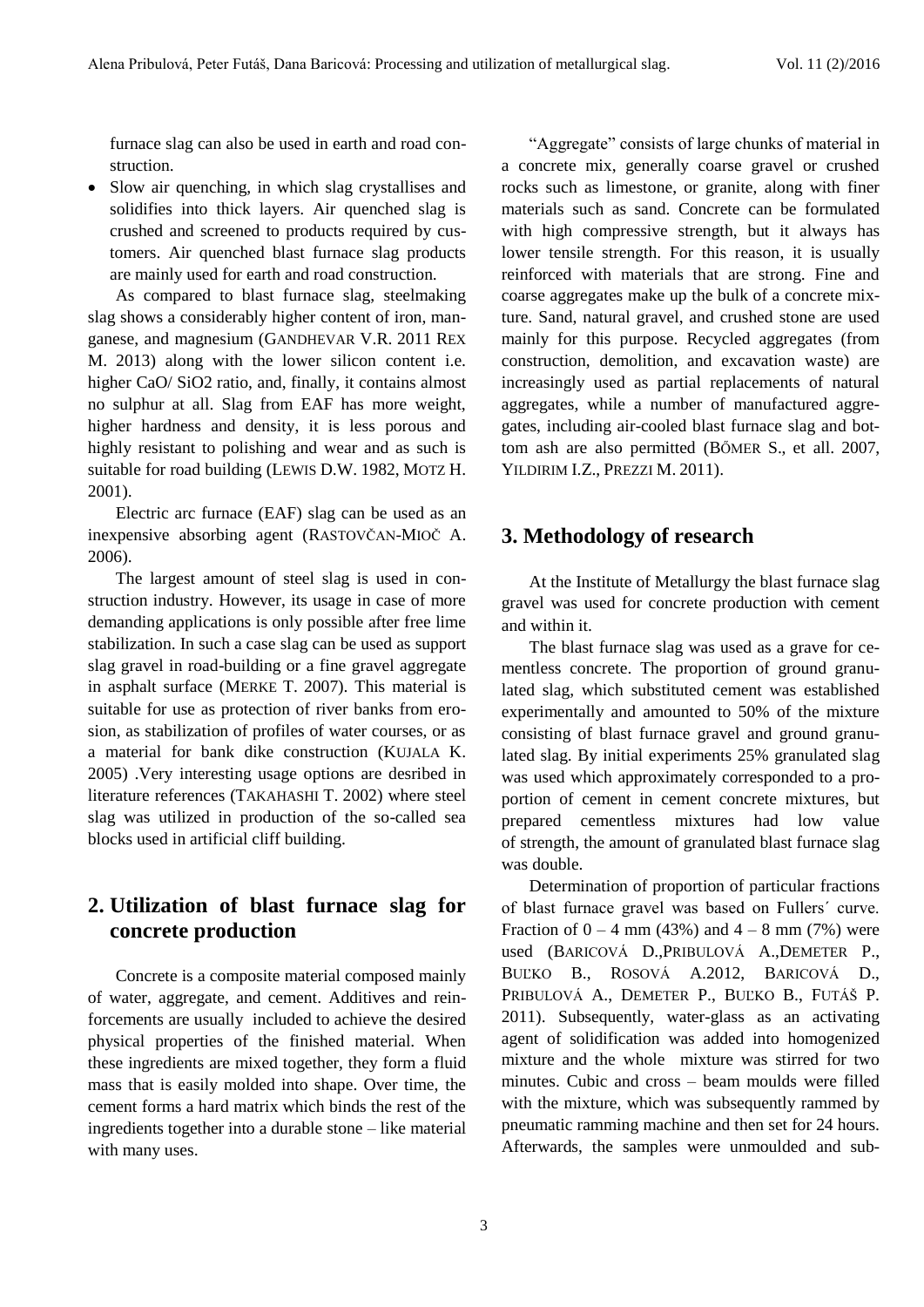merged into water environment (D sample was also set on the air) for 7 and 28 days.

Water glass, as the activating agent of solidification, was chosen based on acceptable price, good manipulability, as well as air-setting option. Three various types of water glass were examined for cementless concrete production: 36-38°Bí, 44-46°Bé, 50-52°Bé. The best compression and tensile strength were achieved by mixtures with water glass 50-52°Bé, which became the basis for the next experiments.

Six mixtures with 50% blast furnace slag (43% fraction 0-4 mm and 7% fraction 4-8mm), 50% granulated blast furnace slag and different addition of water glass (6,12,16, 18, 20 and 22%) were made.

Table 1 shows the addition of water glass in single mixtures and reached the values of compression and tensile strength. Mixture "A" and "B" with 6 and 12% of water glass were disintegrated after 12 hours.

*Table 1. Content of water glass in mixtures and reached values of compression and tensile strength*

| Mixture | Water glass | Compression | Tensile  |
|---------|-------------|-------------|----------|
|         | 50-52°Bé    | strength    | strength |
|         | [ $MPa$ ]   | [ $MPa$ ]   | [MPa]    |
| A       | 6           |             |          |
| B       | 12          |             |          |
| C       | 16          | 34.5        | 2.9      |
| D       | 18          | 42          | 5.8      |
| E       | 20          | 41          | 5        |
| F       | 22          | 42          | 4.4      |

*Source: own study*

### **4. Results and discussions**

The best mechanical properties were reached by mixture D with 18% water glass, compression strength was 42 MPa and tensile strength 5,8 MPa. It is generally known that strength properties change over time, the strength increases slightly and then remains stable. Table 2 shows that compression strength after 7 days was 41,5 MPa but after the next 21 days it increased to 49 MPa. The situation with tensile strength was similar.

*Table 2. Compression and tensile strength of mixture D (50%blast furnace slag-50%granulated slag+18% water glass) after 7 and 28 days*

| Compression strength [MPa] |         | Tensile strength [MPa] |         |
|----------------------------|---------|------------------------|---------|
| 7 days                     | 28 days | 7 days                 | 28 days |
| 41.5                       | 49      |                        | ו. ל    |
|                            |         |                        |         |

*Source: own study*

As an alternative to water environment, in which all prepared mixtures were temporarily set, the environment of air atmosphere was chosen for the process of hardening. It was due to concerns that water environment may reduce hardening effects of water glass, as water reduces its density, Table 3. It results from the values of compression and tensile strength that the difference of compression strength is minimal and even in favour of water environment, which is more distinctive at tensile strength. It is possible to state that water environment does not reduce hardening effects of water glass.

*Table 3. Compression and tensile strength of mixture D (50%blast furnace slag-50%granulated slag+18% water glass) by different conditions of solidification*

| Condition of           | Compression    | Tensile strength |
|------------------------|----------------|------------------|
| solidification         | strength [MPa] | [MPa]            |
| $\mathbf{D}_{\rm air}$ | 41.5           | 4.3              |
|                        |                | 58               |

*Source: own study*

#### **5. Summary and conclusions**

Metallurgy and foundry industry create a huge amount of slag that is a by-product in the production of pig iron, steel and cast iron. It is treated and utilized in different ways based on different slag characteristics. The most economic and efficient option for reducing metallurgical waste generation is through recycling.

Slag from pig iron and steel production is used most frequently in building industry.

The highest quantity of slag from foundry industry create in cupola furnace. Properties of cupola furnace slag are very similar to blast furnace slag but its utilization is minimal. From experiments using blast furnace slag and granulated blast furnace slag as gravel and water glass as a binder it can be concluded that the